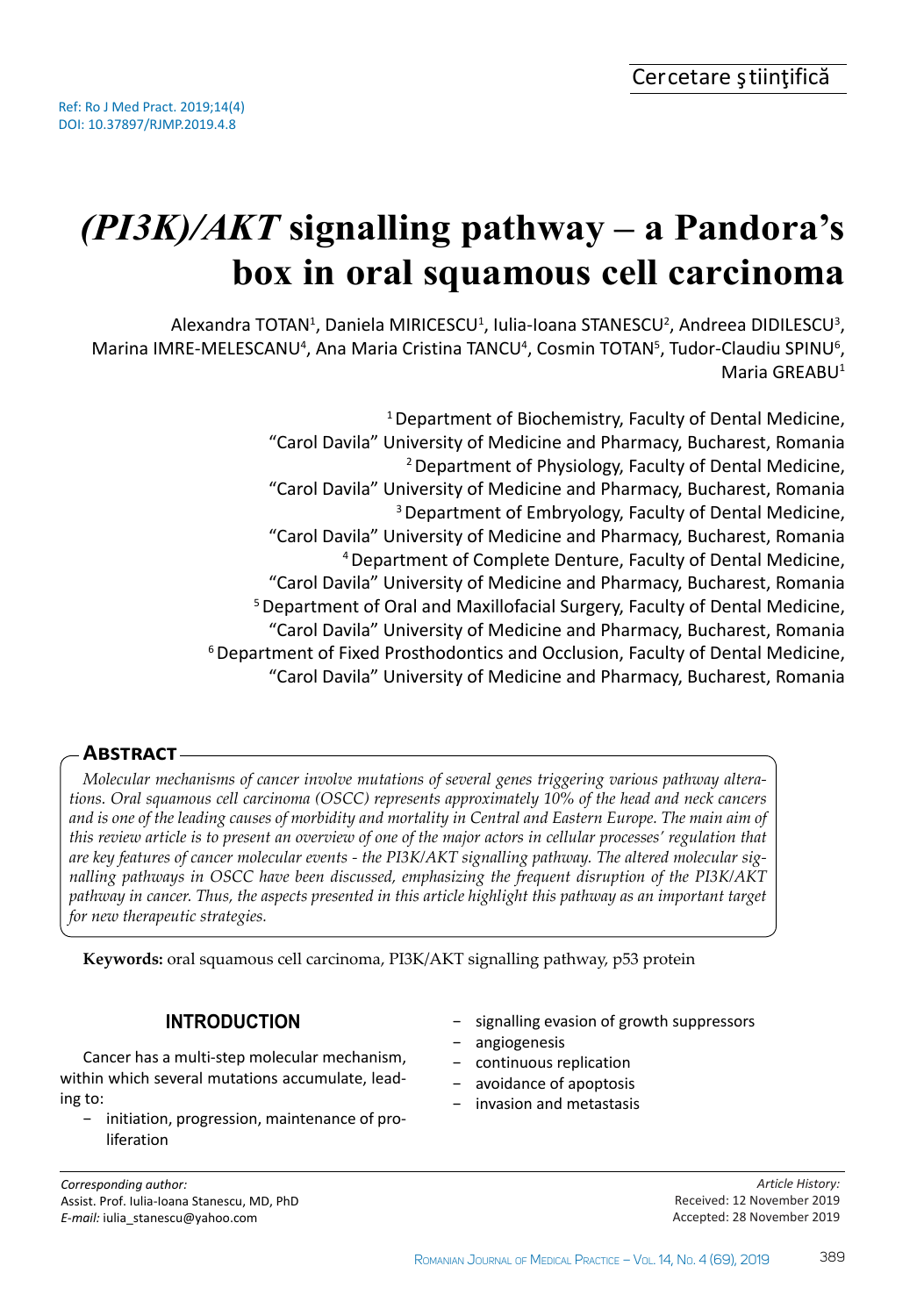Molecular mechanisms of cancer involve mutations of several genes triggering various pathway alterations (1-4).

Among the head and neck cancer cases, approximately 10% are represented by oral squamous cell carcinoma (OSCC) (5,6). OSCC is the most common malignancy of the oral cavity and the sixth most frequently diagnosed cancer worldwide (5, 6). Unfortunately, most OSCC patients are usually diagnosed after the cancer has reached an advanced stage. This is the reason why this type of tumor is generally associated with poor prognosis. OSCC is one of the leading causes of morbidity and mortality in Central and Eastern Europe (1).

Despite the progress regarding cancer diagnosis and treatment, the overall 5-year survival rate for OSCC still remains the lowest among malignancies (2).

OSCC can appear anywhere in the oral cavity, including upper and lower gingiva, the tongue, oral floor, palate, and buccal mucosa. Anatomically, OSCC of the tongue and gingiva is able to invade the adjacent muscles and the jaw bones, respectively. Moreover, OSCC has an accentuated tendency to initiate cervical lymph node metastasis because oral cavity lymphatic vessels are rich and comprise numerous anastomoses (3). Furthermore, OSCC causes serious chewing and swallowing dysfunctions, as well as aesthetic and speech disorders, worsening patients' life quality (4).

The specific molecular prognosticators for OSCC have not been identified yet.

Not long ago, Hanahan and Weinberg (7) proposed "10 hallmarks of cancer", true focal points in cancer characteristic evolution:

- − evading growth suppressors
- − genome instability and mutation
- − disruption of the energetics
- − enabling replicative immortality
- − resisting cell death
- − avoiding immune destruction
- − sustaining proliferative signalling
- − inducing angiogenesis
- − activating invasion and metastasis
- tumor-promoting inflammation.

In order to elaborate new cancer treatment strategies, it is impetuously necessary to identify precisely all the molecular pathways involved in oral cancer progression. Recent studies analysing the oncogenic signalling pathways, suggested important roles on the oral cancer stage for glycogen synthase kinase 3 (GSK-3β), c-Myc, AKT (protein kinase B), β-catenin, p53 protein, and nuclear factor kappa B (NF-kB) (8).

Identifying these molecular signalling pathways is quite important, since their therapeutic inhibition could seriously improve the patient survival rate.

More and more studies are focusing on the phosphatidylinositol 3-kinase (PI3K)/AKT signalling pathway in the context of OSCC. It has been shown that this molecular pathway is quite frequently disrupted in cancer and consequently represents an important target for new therapeutic strategies (9).

The PI3K/AKT signalling pathway is a major actor in regulating cellular processes that are key features of cancer molecular events, such as:

- survival
- − cell proliferation
- − migration

Consequently, over the last years, more and more molecules targeting PI3K or AKT, key members of the PI3K/AKT signalling pathway, have been extensively developed and have been tested in clinical trials (10). Unfortunately, similarly to what has been noticed for other targeted therapies, adaptive resistance intervened, limiting the antitumor action of these drugs. Thus, the complete elucidation of all possible interactions between the components of the pathway is very important, in order to elaborate new therapeutic concepts that may be exploited clinically.

#### *PI3K* **AND** *AKT***, THE KEY MEMBERS OF** *PI3K/ AKT* **SIGNALLING PATHWAY**

**PI3K** (phosphatidylinositol 3-kinase) represents a family of lipid kinases. It has been pointed out that PI3Ks play key roles in complex cellular functions such as cell proliferation and survival (11, 12).

PI3Ks generate phospholipids meant to transduce the signals generated by G protein-coupled receptors and, especially, by receptor tyrosine kinases. Considering their structure and substrate specificity, PI3Ks are classified into three distinct categories: Class I, II and III (13).

Class I PI3K is composed of Class IA and IB. Among the classes of PI3Km, the IA PI3Ks appear to have the predominant role on the cancer stage.

Structurally, these enzymes are composed of:

- a catalytic p110 subunit responsible for generating phosphatidylinositol 3, 4, 5-triphosphate (PIP3)
- a regulatory p85 subunit, responsible for the PI3K interaction with the upstream effectors (13).

Class IA PI3K enzymes activation occurs mostly through tyrosine kinase receptors (13). Following activation, Class I PI3Ks generate PIP3 at the plasma membrane. The new formed PIP3 will trigger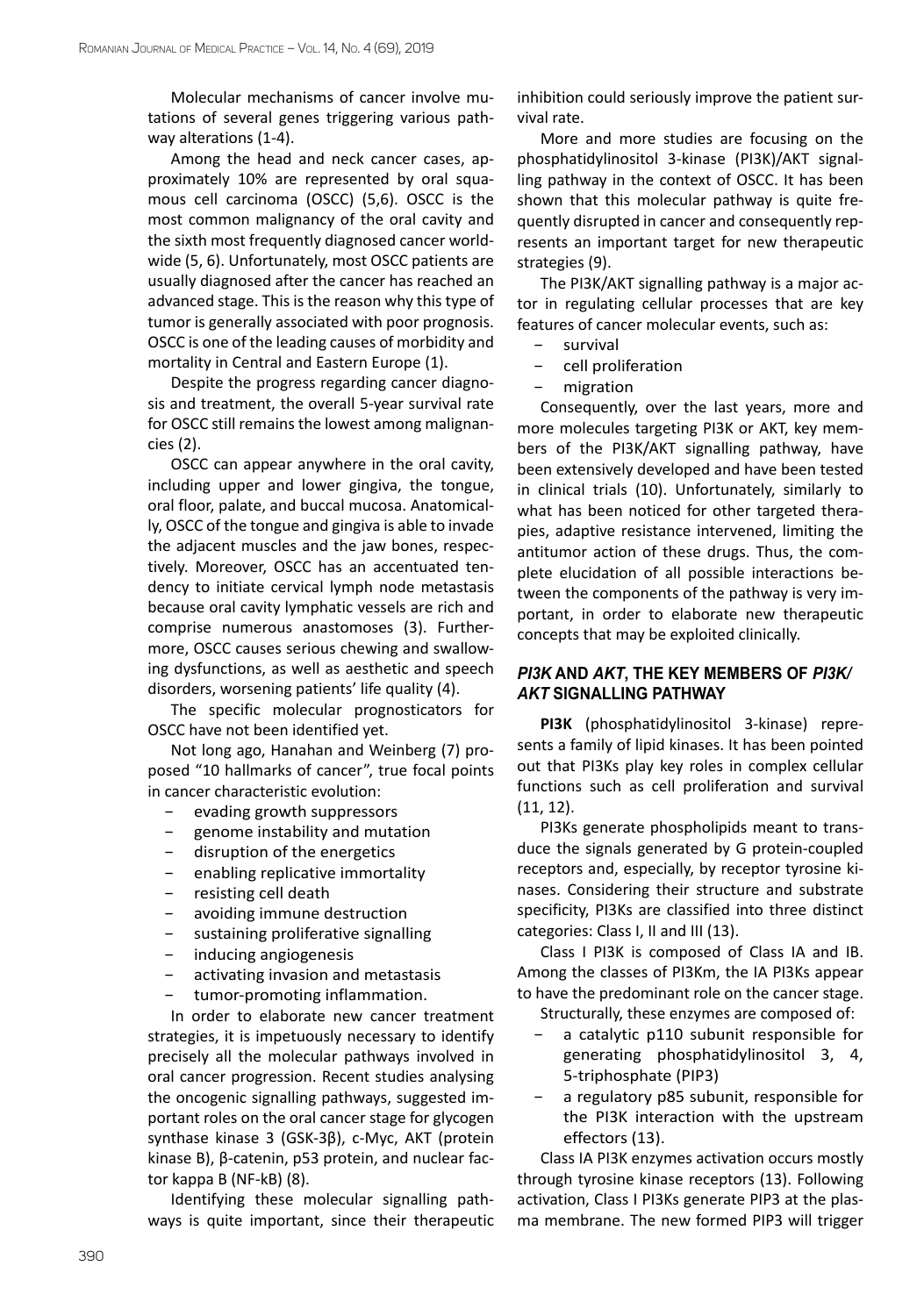the recruitment of proteins like PDK1 (pyruvate dehydrogenase lipoamide kinase isozyme 1) and AKT (14).

PIP3 levels are tightly controlled by the activity of the tumor suppressor PTEN (phosphatase and tensin homolog). PTEN converts PIP3 back to phosphatidylinositol 4,5-bisphosphate, thus acting opposite to PI3Ks (15).

The PIP3 triggered recruitment of PDK1 and AKT to the plasma membrane leads to the interaction of both kinases. Consequently, PDK1 will phosphorylate and, thus, will partially activate AKT (16-17). However, complete AKT activation further requires an additional phosphorylation by mTORC2 (18).

Completely activated, AKT will phosphorylate specific downstream effectors, including FOXO (Forkhead box O transcription factor), GSK-3β (glycogen synthase kinase 3 beta), p27, PRAS40 (proline-rich AKT substrate of 40 kDa), BAD (Bcl-2-associated death promoter), TSC2 (tuberous sclerosis complex 2) and Caspase-9. These downstream effectors' phosphorylation will ultimately result in cell growth and proliferation, key events in cancer (19).

There have been described three different AKTs molecular species (AKT1, AKT2 and AKT3), products of three different genes, with 80% amino acids homology (20). AKT1 promotes cell growth and survival, whereas AKT2 controls cellular invasiveness (20,21).

#### **HOW** *OSSC* **CELLS MANAGE TO AVOID THE GROWTH SUPPRESSORS?** *PTEN* **AND** *AKT* **MAIN ACTORS**

In cancer cells, many tumor-suppressor genes are inactivated by methylation, deletion, and mutations.

An important ally of normal oral mucosa cell is p53 protein. It has been established that p53 represents a real "genome guardian", playing a key role in cell cycle regulation, apoptosis, cellular differentiation and DNA repair (22).

p53 mutations were detected in 60–80% of OSCC cases and in 10% of oral dysplasia cases (23). Recently, in the context of OSCC, p53 mutations were associated with reduced sensitivity to cisplatin, extranodal extension, distant metastasis, finally leading to poor prognosis (24).

p53-mutant OSCC patients' overall survival is considered markedly worse than that of p53 wildtype patients (25).

Moreover, PTEN plays the role of an important tumor repressor, acting through a negative feedback of the phosphoinositide 3-kinase (PI3K)–AKT

pathway (26). Also, PTEN is an insulin signalling inhibitor by indirect suppression of mitogen-activated protein kinase (MAPK) and insulin receptor substrate 1 (IRS-1) phosphorylation (26).

Consequently, in OSCC, PTEN expression inhibition is considered a predictor for unfavorable prognosis (27). PTEN gene expression inhibition may be due to methylation as long as PTEN mRNA restoration has been noticed after a treatment with 5-aza-20-deoxycytidine (5-Aza-dc), a demethylation agent, in human OSCC-derived cells (28).

#### *PI3K* **AND** *AKT* **– PASSIVE ENEMIES IN CHALLENGING** *OSCC***?**

The molecular mechanisms responsible for these experimental findings have not been fully understood yet. These mechanisms might include:

- a PIP3 persistent low level, able to maintain AKT phosphorylation,
- − phosphorylation by another kinase than mTORC2 (29).

These experimental findings clearly illustrate that cancer cells, including OSCC cells, are able to adapt to the inhibition of a specific isoform of PI3K by restoring the AKT initiated signalling via another PI3K isoform (30).

PI3K inhibitors effects on AKT activity may, also, vary in time as cancer cells need time in order to restore AKT activity following the exposure to PI3K inhibitors. Consequently, serial tumor biopsies from the PI3K inhibitors treated cancer patients should be required, which is not ethically justified. One key lesson drawn from the results of clinical trials using targeted therapies is that much more attention should be on the emergence of acquired resistance to those agents by cancer cells as well as by the tumor microenvironment (31).

PI3K inhibitors studies revealed more and more clearly resistance mechanisms used by cancer cells against these inhibitors. For example, it has been identified a mutation of the p110α subunit that confer resistance to PI3K inhibitors. Additionally, in breast cancer, IL-8 (interleukin-8) secretion, result ofnJAK2/STAT5 (Janus kinase 2/signal transducer and activator of transcription 5) activation, has also been shown to block the anticancer activity of PI3K inhibitors (29).

At this moment it is quite clear that cancer cells, including OSCC cells are very capable of developing resistance mechanisms to PI3K inhibitors, which should be regarded as extremely important targets in order to design new therapeutic strategies. These new therapeutic strategies should be able to overcome all these molecular resistance mechanisms and improve the anticancer action of PI3K inhibitors.